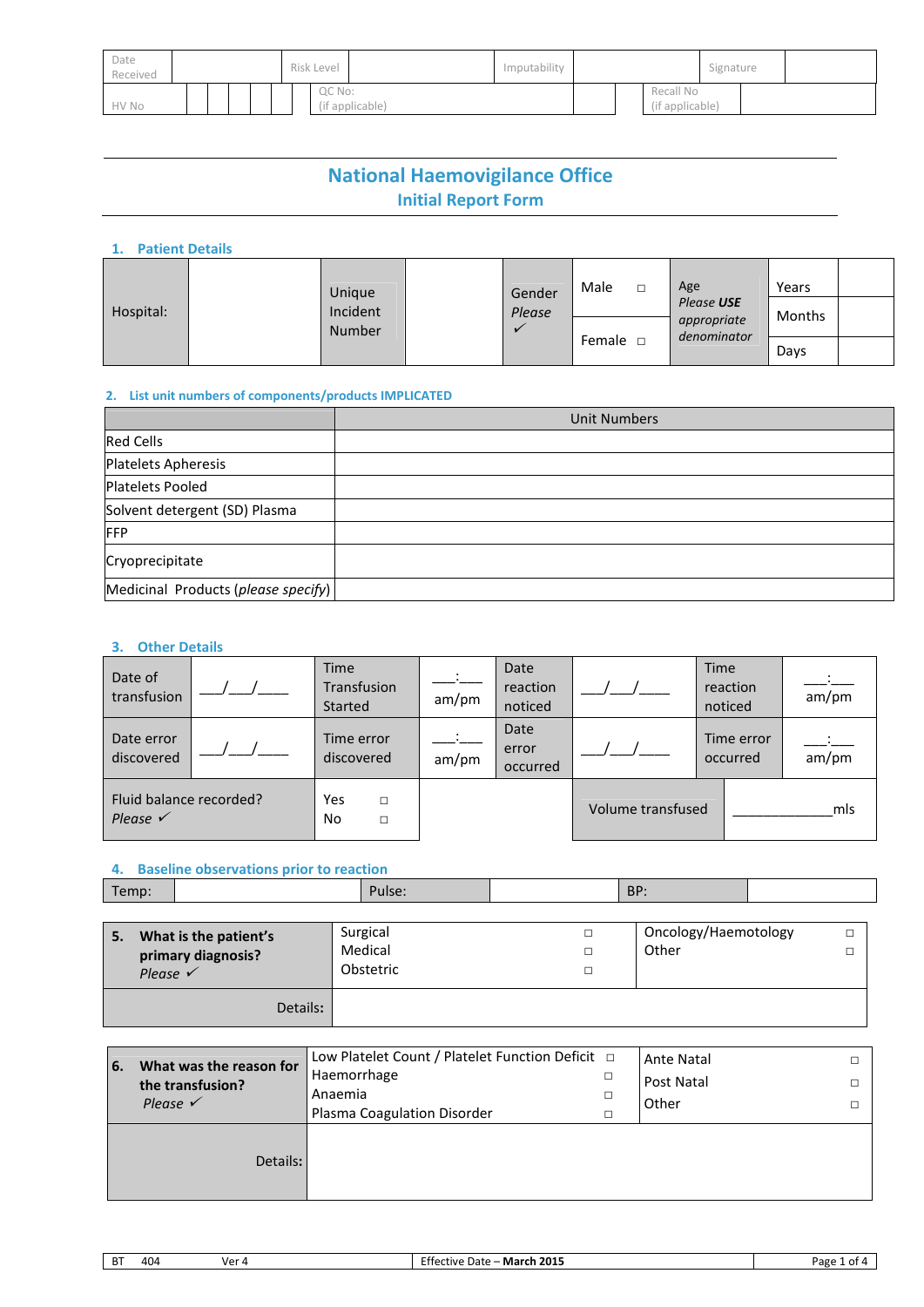| Date<br>Received |  |  | Risk Level |  | Imputability |  |        | Signature       |  |  |  |                              |  |  |
|------------------|--|--|------------|--|--------------|--|--------|-----------------|--|--|--|------------------------------|--|--|
| HV No            |  |  |            |  |              |  | QC No: | (if applicable) |  |  |  | Recall No<br>(if applicable) |  |  |

#### **7. Previous medical or surgical history?**

| History Please       |                               | <b>Details</b> |
|----------------------|-------------------------------|----------------|
| Surgical             | $\overline{\phantom{0}}$<br>ப |                |
| Medical              | $\overline{\phantom{0}}$      |                |
| Obstetric            | $\overline{\phantom{0}}$      |                |
| Oncology/Haematology | $\Box$                        |                |
| Other                |                               |                |

#### **8. Transfusion History**

| Year | <b>Month</b> | <b>Outcome</b> | <b>Details</b> |
|------|--------------|----------------|----------------|
|      |              |                |                |
|      |              |                |                |
|      |              |                |                |
|      |              |                |                |

#### **9. Pre-transfusion haematology values**

| If red cells transfused state pre-transfusion Hb                | Pre-transfusion PT                      |              |                 |
|-----------------------------------------------------------------|-----------------------------------------|--------------|-----------------|
| If platelets transfused state pre-transfusion<br>platelet count | <b>Pre-transfusion APTT</b>             |              |                 |
| If plasma transfused state pre-transfusion INR                  | Was Vitamin K<br>administered? Please √ | Yes $\sqcap$ | No <sub>1</sub> |

| 10. Summary of Error/Omission                                |                                   |                                 |              |  |  |  |  |  |  |
|--------------------------------------------------------------|-----------------------------------|---------------------------------|--------------|--|--|--|--|--|--|
|                                                              |                                   |                                 |              |  |  |  |  |  |  |
|                                                              |                                   |                                 | Minutes      |  |  |  |  |  |  |
|                                                              | Yes<br>$\Box$                     | 12. Interval between commencing | <b>Hours</b> |  |  |  |  |  |  |
| 11. Was the transfusion an<br>emergency? Please $\checkmark$ | No<br>$\Box$<br>Unknown<br>$\Box$ | transfusion and onset of        | Days         |  |  |  |  |  |  |
|                                                              | N/A<br>$\Box$                     | symptoms                        | Weeks        |  |  |  |  |  |  |
|                                                              |                                   |                                 | Months       |  |  |  |  |  |  |
| Further interval information if<br>necessary:                |                                   |                                 |              |  |  |  |  |  |  |

#### **13. Symptoms present in the case of a reaction** (*tick and or record details in relevant boxes*)

| Symptom          | <b>Details</b> | Symptom                       | v | <b>Details</b> |
|------------------|----------------|-------------------------------|---|----------------|
| Temperature Rise |                | Fever                         |   |                |
| <b>Urticaria</b> |                | Chills/Rigors                 |   |                |
| Hypotension      |                | Back pain                     |   |                |
| Hypertension     |                | Sub-sternal discomfort        |   |                |
| Tachycardia      |                | GI symptoms, including cramps |   |                |
| Bradycardia      |                | Falling haemoglobin           |   |                |

| D <sup>-</sup><br>325 |   |     |     |                                    |      |
|-----------------------|---|-----|-----|------------------------------------|------|
|                       | Þ | 404 | ۷er | ch 2015<br>- March<br>tive<br>Date | יסבי |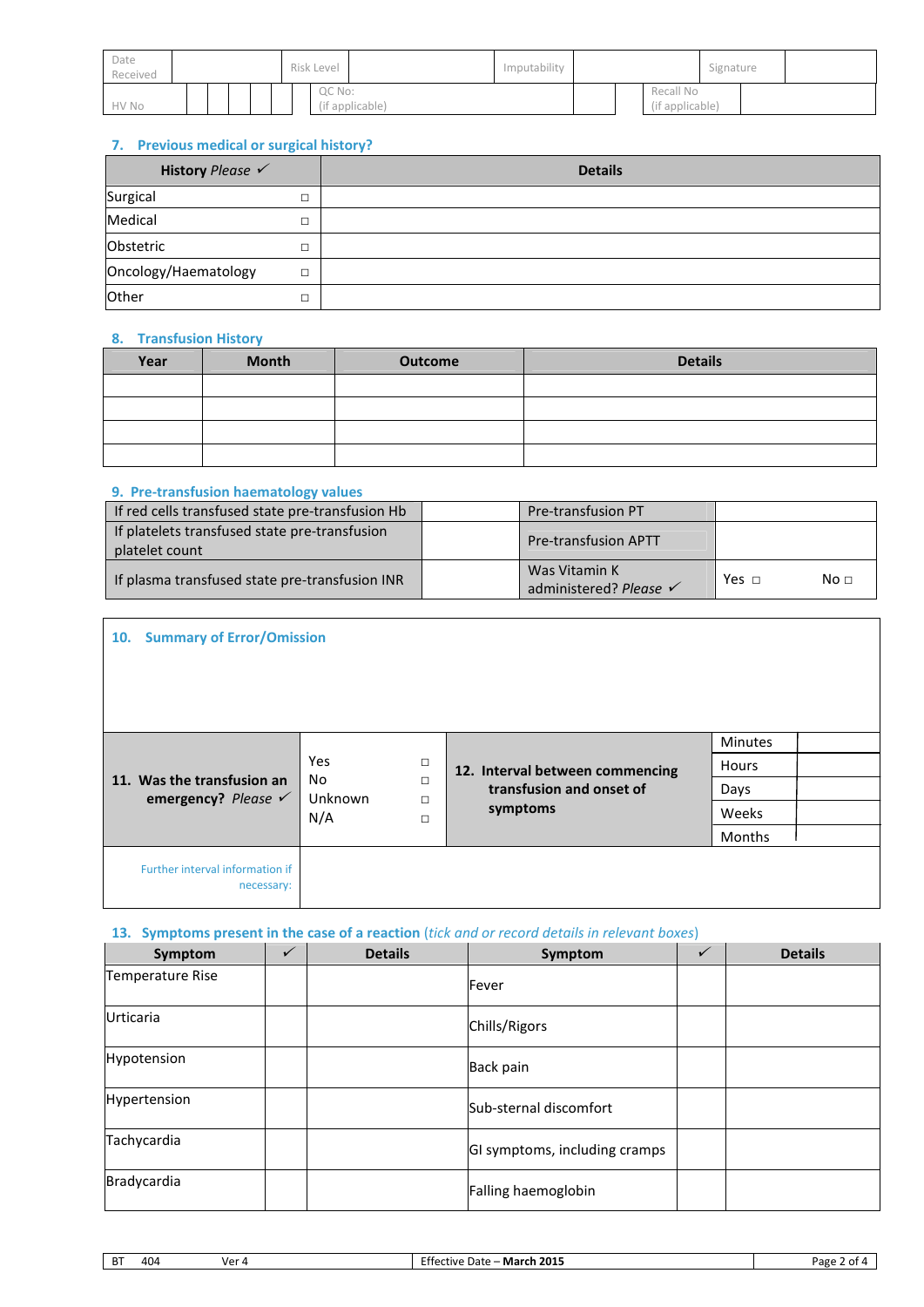| Date<br>Received |  |  | Risk Level |  |  | Imputability |        |                 | Signature |  |                              |  |  |
|------------------|--|--|------------|--|--|--------------|--------|-----------------|-----------|--|------------------------------|--|--|
| HV No            |  |  |            |  |  |              | QC No: | (if applicable) |           |  | Recall No<br>(if applicable) |  |  |

| Dyspnoea              | Falling urinary output   |  |
|-----------------------|--------------------------|--|
| Stridor / Wheeze      | Haemoglobinuria          |  |
| Cyanosis              | Pain along infusion site |  |
| Falling O2 saturation | Restlessness/anxiety     |  |
| Rising pCO2           | <b>Other</b>             |  |
| Chest X ray changes   |                          |  |

| 14. | Has your supplying IBTS                     | Yes | If Yes, person informed |  |
|-----|---------------------------------------------|-----|-------------------------|--|
|     | <b>Quality Assurance</b><br>Department been | No  | If Yes, date Informed   |  |
|     | informed?                                   |     |                         |  |

| 15. | Has this report has been submitted to the NHO from another<br>reporting establishment e.g. Irish Blood Transfusion Service or<br>hospital? | <b>Yes</b> | $\Box$ | No | П |
|-----|--------------------------------------------------------------------------------------------------------------------------------------------|------------|--------|----|---|
|     | If Yes, state name of reporting establishment                                                                                              |            |        |    |   |
|     | If Yes, what is unique incident number from that reporting<br>establishment?                                                               |            |        |    |   |

### **Nature of Incident**

| Serious Adverse Event                                                              | <b>Details</b> |
|------------------------------------------------------------------------------------|----------------|
| Blood to wrong patient (if no reaction)                                            |                |
| Incorrect ABO and Rh D group transfused (if no reaction)                           |                |
| Incorrect ABO group transfused (if no reaction)                                    |                |
| Incorrect Rh D group transfused (if no reaction)                                   |                |
| Transfusion of other incorrect antigen / incompatible antigen RCC (if no reaction) |                |
| Incorrect component/product transfused                                             |                |
| Inappropriate transfusion                                                          |                |
| Failure to give an irradiated component                                            |                |
| Failure to give CMV negative component                                             |                |
| Transfusion of an incorrectly labelled component                                   |                |
| Transfusion of expired component                                                   |                |
| Transfusion of incorrectly stored component                                        |                |
| Transfusion of incorrectly distributed component                                   |                |
| Failure to administer product (Anti D)                                             |                |
| Delay in giving product (Anti D)                                                   |                |
| Other                                                                              |                |

| D.<br>D | 404 | ۱/ar<br>∼ | <b>March 2015</b><br>Date -<br>∵etiv≏<br>. TP 1 | Pape<br>nt |
|---------|-----|-----------|-------------------------------------------------|------------|
|         |     |           |                                                 |            |